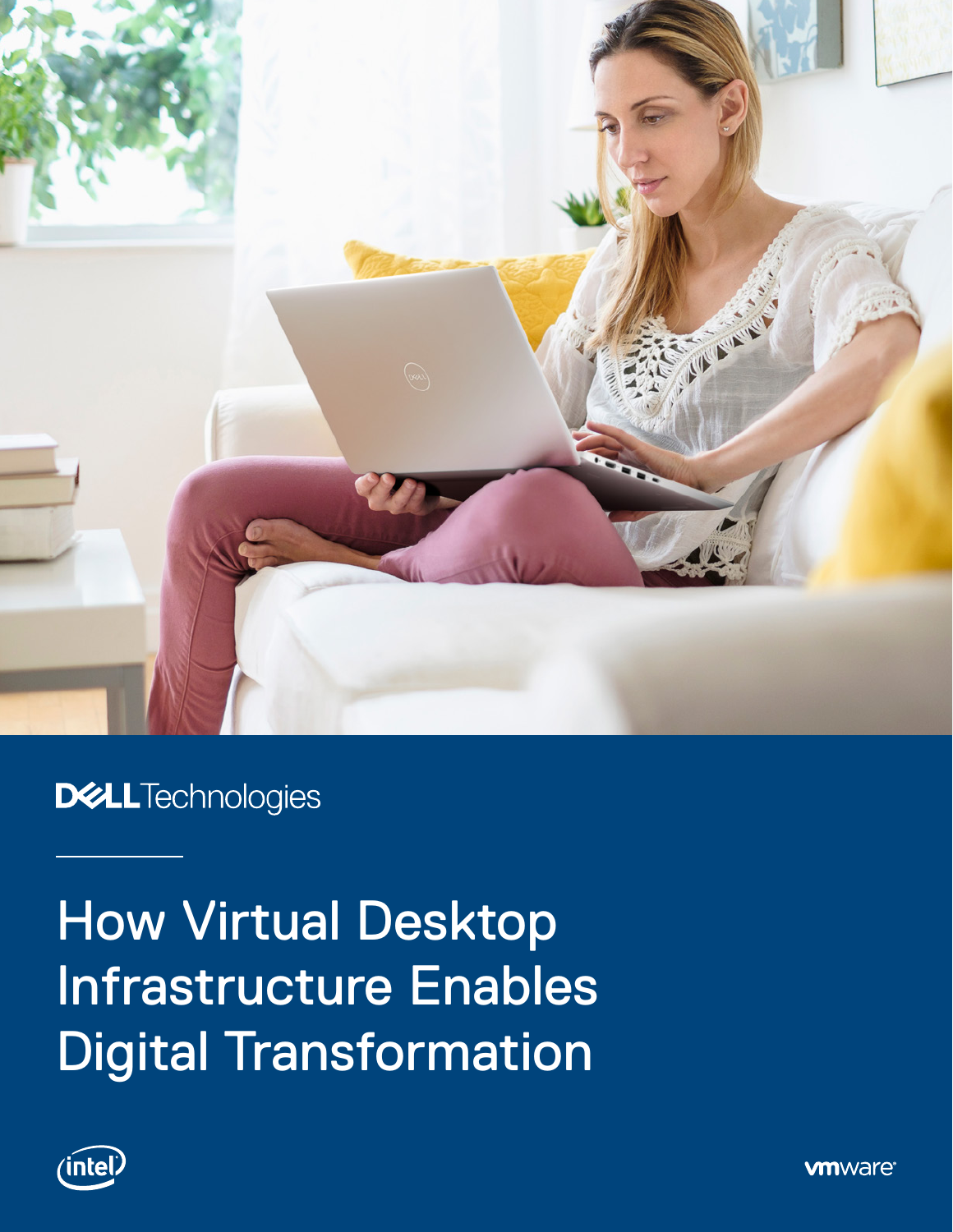Digital transformation, the process of applying innovative digital strategies to improve operations and create new services, imposes a variety of challenges on organizations. Accordingly, the IT playbook for adapting to these changes continues to evolve. Dynamic allocation of IT resources, emerging security concerns and an increasingly remote workforce are just some of the factors organizations have to address while remaining competitive.

Virtual desktop infrastructure (VDI) is a foundational technology that many organizations leverage as part of their digital transformation strategy.

#### **This guide covers:**

| • Common characteristics of adaptive organizations. |    |
|-----------------------------------------------------|----|
| · Challenges managing desktop infrastructure.       |    |
| $\cdot$ Key aspects and benefits of VDI.            | .h |
| • Evaluating VDI options.                           |    |
| $\cdot$ Next steps.                                 |    |



**Virtual desktop infrastructure (VDI) is a foundational technology that many organizations leverage as part of their digital transformation strategy.**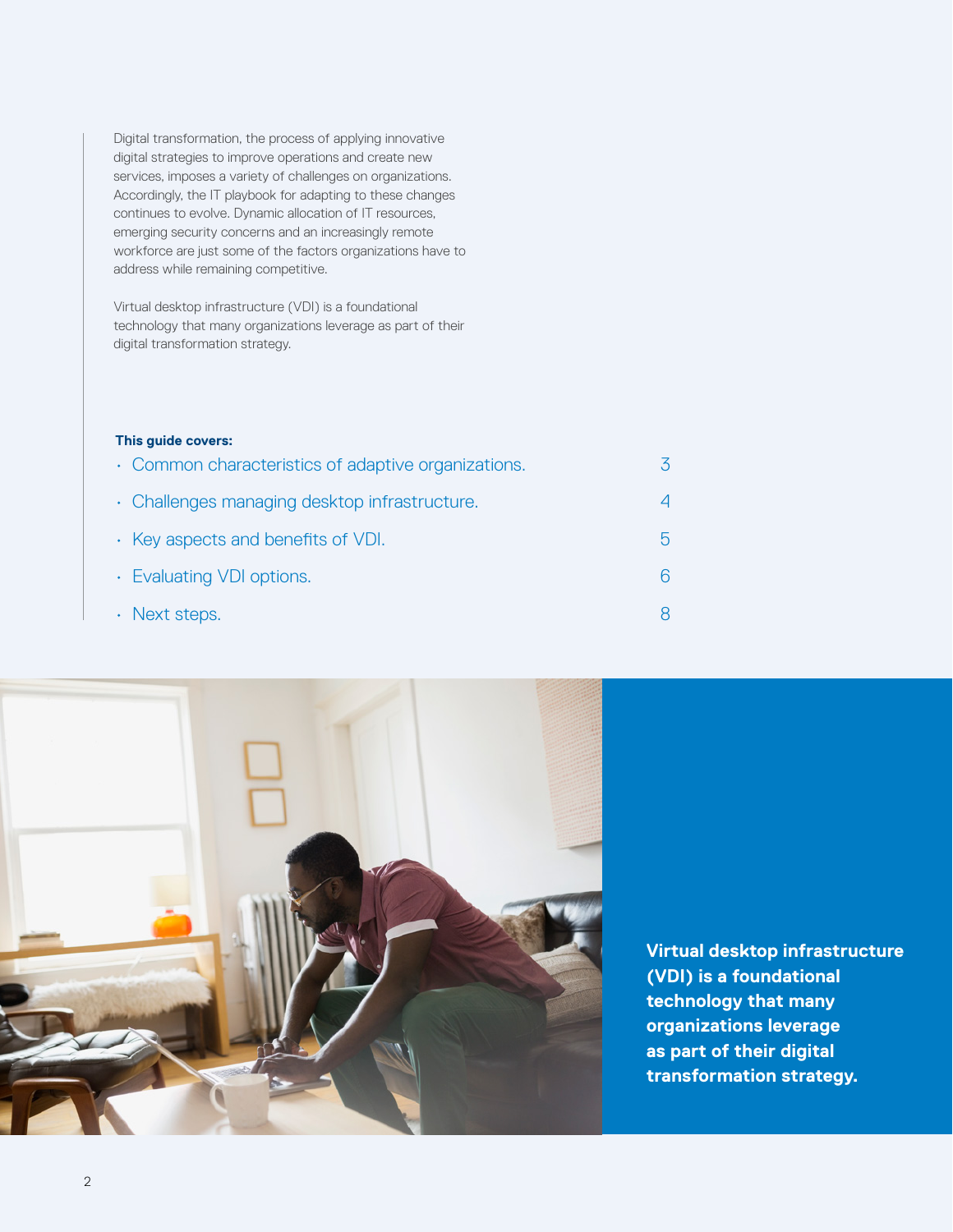### <span id="page-2-0"></span>Common characteristics of adaptive organizations.

#### **Organizations that are thriving when it comes to digital transformation share key characteristics.**

| They are agile.                                                                    | These organizations change their focus, processes and resource allocation<br>according to changes in the market and external environment. Software<br>engineers are an example of specialty workers who have developed agile<br>practices that are based on constant feedback from end users. Because<br>developers receive continual feedback on their work, they can correct<br>mistakes quickly and take advantage of unanticipated opportunities<br>presented by end-user feedback.                                                                                                                                                                                                                                |
|------------------------------------------------------------------------------------|------------------------------------------------------------------------------------------------------------------------------------------------------------------------------------------------------------------------------------------------------------------------------------------------------------------------------------------------------------------------------------------------------------------------------------------------------------------------------------------------------------------------------------------------------------------------------------------------------------------------------------------------------------------------------------------------------------------------|
| They focus operations on<br>value-adding processes.                                | For instance, operational overhead and basic maintenance do not necessarily<br>add value, though this work is required. Agile organizations minimize<br>these necessary tasks. One way to reduce operational overhead is to<br>leverage hyperconverged technologies. This kind of infrastructure combines<br>multiple data center technologies-such as servers, storage<br>and networking-into single units that employ virtualization to allocate<br>resources on an as-needed basis.                                                                                                                                                                                                                                 |
| They leverage hybrid clouds to<br>reduce operational overhead.                     | Organizations that can identify workloads that run optimally in the cloud<br>can take advantage of on-demand compute and storage resources. Not<br>all workloads, however, are suitable for public cloud environments. For<br>example, workloads that require low latency access to large volumes of<br>data stored in on-premises systems are better supported on-premises.<br>For workloads that cannot be moved to public clouds, enterprises can<br>leverage the same technologies that have made public clouds so successful,<br>including virtualization. The combination of public cloud and on-premises<br>infrastructure, commonly referred to as hybrid cloud, enables more strategic<br>workload placement. |
| They enable individual contributors in<br>the organization to leverage technology. | The ability to work remotely is an important one. Organizations radically<br>expand their pool of potential employees and contractors when they<br>can tap into labor markets across the country or internationally. Analysts<br>and specialists are increasingly making use of high-performance desktop<br>computing to leverage data science, machine learning and other compute-<br>intensive practices.                                                                                                                                                                                                                                                                                                            |
| They are cognizant of implementing<br>best practices for information security.     | Wherever a desktop is deployed, it is up to date and patched while also<br>appropriately configured to secure resources; furthermore, it enables workers<br>to access the resources and tools they need to do their jobs.                                                                                                                                                                                                                                                                                                                                                                                                                                                                                              |

**Wherever a desktop is deployed, it is up to date and patched while also appropriately configured to secure resources; furthermore, it enables workers to access the resources and tools they need to do their jobs.**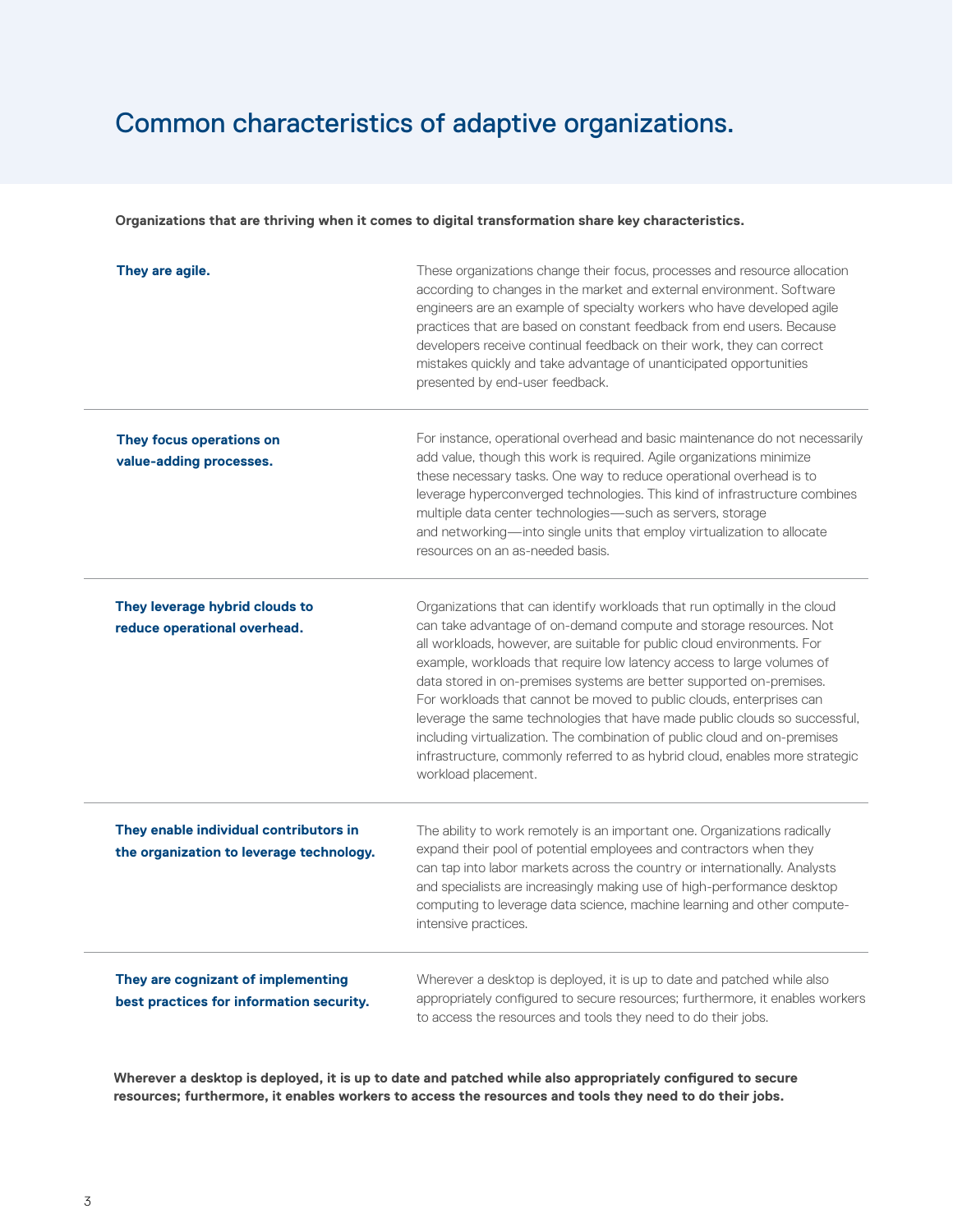### <span id="page-3-0"></span>Challenges managing desktop infrastructure.

Managing desktop infrastructure requires balancing several key factors, such as ensuring users have the desktop resources they need, making the environment secure and accessible, and controlling costs.

In the past, these factors were easier to balance due to fewer infrastructure options and demands; a small number of standard desktop configurations would satisfy most needs. Although some users required remote access, the typical user was working from an on-site location with access to a locally managed network. Security was, of course, a concern, but there were wellestablished and understood practices for dealing with security threats. Anti-malware, basic access controls, firewalls and other perimeter security measures were widely used and addressed most desktop security concerns.

#### **The characteristics that defined desktop infrastructure environments in the recent past, however, have since changed rapidly:**

#### **Varying demands for desktop resources.**

Demands for desktop resources are now more dynamic due to employees changing roles frequently, contractors and consultants joining and leaving organizations regularly, and users finding the need for short-term access to additional resources due to large workloads. This dynamic environment makes capacity planning and resource allocation increasingly difficult. Today's desktop infrastructure environment requires the ability to scale up and down according to demand.

#### **Controlling costs.**

Another requirement is the need to control costs. Fixed desktop infrastructure requires capital investment that imposes limitations on how that investment is used. For example, purchasing 1,000 physical desktops requires physical distribution, setup and maintenance. Also, the compute and storage resources in those devices are not easily reallocated to other use cases. This leads to some desktops running with excess resources, while others are constrained by insufficient CPU, memory and storage.

The fundamental problem with physical desktops is that they allocate resources in a long-term, fixed way. Reallocating those resources to where they are needed is slow and expensive. There are many use cases for which physical desktop infrastructure is the optimal choice. For instance, when desktop requirements are consistent for extended periods of time, a physical desktop is a good option. However, it is important to understand the dynamics of workloads and end-user requirements so organizations can make the best investment choice when choosing between physical and virtual desktop infrastructure.

#### **Increased demand for remote access to desktop infrastructure.**

Remote work is not new, but it is increasing. Software engineers, for example, could work from virtually anywhere because they had the tools and practices to support remote access to resources. Now people who hold a wide range of roles in organizations are operating remotely. Some organizations were able to readily adapt because they had infrastructure in place to support collaboration, maintain security, and provide multiple ways of accessing compute and storage resources. According to a recent ESG survey, 31% of organizations experience improved support for remote and mobile users with VDI.<sup>1</sup>

#### **Securing desktops.**

Maintaining secure desktop environments is a significant demand on IT support and information security personnel. Desktops have to be configured securely before they are deployed. Of course, the most secure configuration at one point in time may not be the most secure at a different point in the future. There is a constant need to assess the security status of desktops and ensure they have the latest secure configuration.

Desktops are now one of multiple forms of endpoints, that include mobile devices, tablets and Internet of Things (IoT) devices. These different endpoints are suited to different use cases and support various kinds of business requirements. Collectively, these endpoints make up a substantial set of an organization's IT infrastructure. They require monitoring and maintenance, and that, in turn, means there is a need for tools and services to enable IT personnel to access, assess and adjust those devices.

Physical desktops, while useful and cost-effective in many cases, are not always appropriate for emerging business needs. Organizations need a sustainable infrastructure that is also adaptive.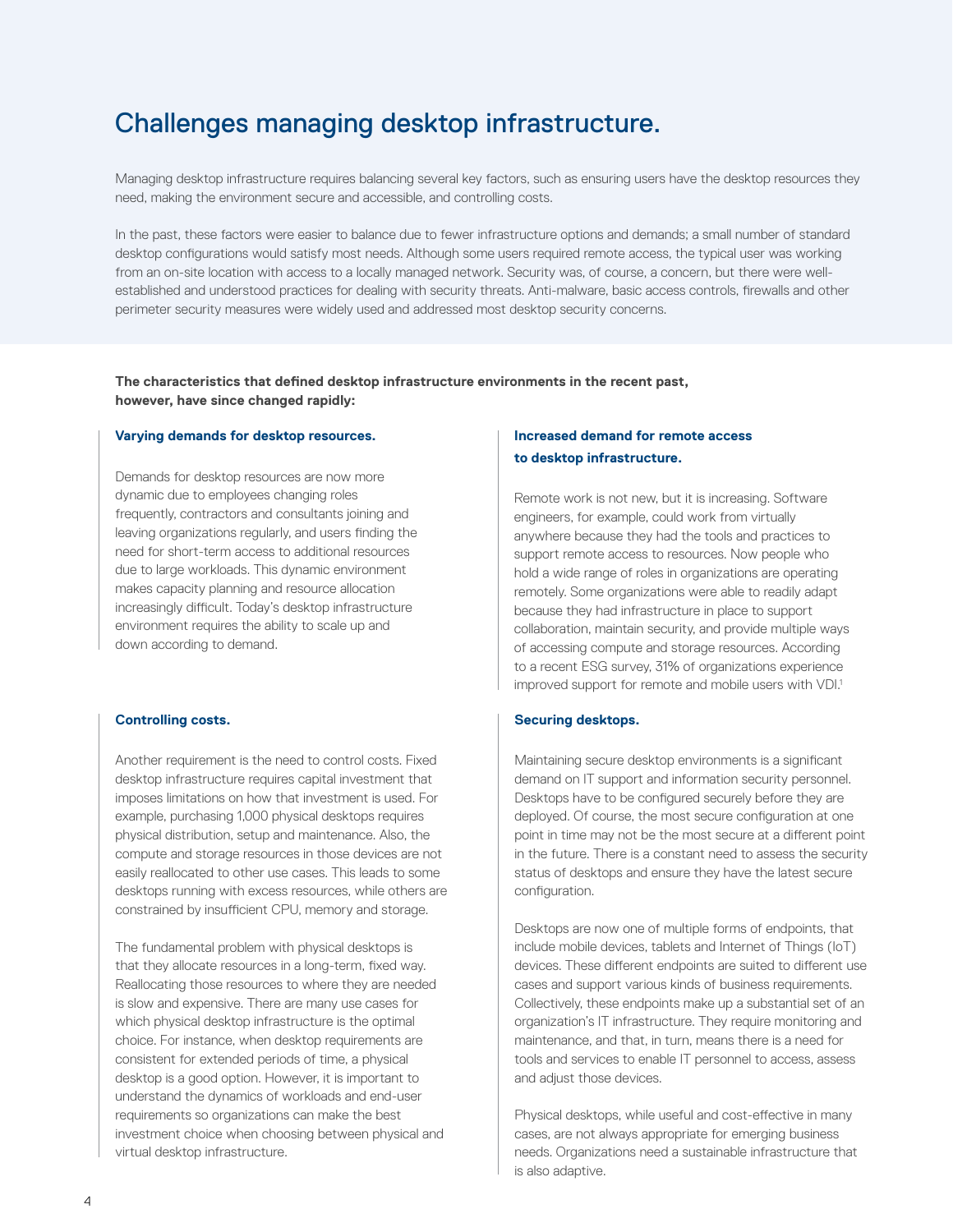<span id="page-4-0"></span>

#### **VDI is a foundational technology for digital transformation. Therefore, it is essential to understand its key aspects and benefits.**

Traditional physical desktops typically have high procurement costs and, as noted earlier, they lock in a fixed allocation of compute and storage resources. At best, this is an optimal configuration at a specific time, but it can never be the optimal configuration all the time given how frequently resource demands vary. Software licensing for each individual machine can further drive up the per-unit cost of delivering access to a desktop.

Virtualization and hyperconverged technologies are essential to avoiding these drawbacks of traditional desktops. VDI brings virtualized desktops to an organization using its own infrastructure. This is a cost-effective option when the organization has enough desktop users to warrant the required investment in infrastructure and support staff.

Small organizations with limited IT support may want to adopt virtual desktops, but can lack the resources to procure and maintain the necessary infrastructure. In those cases, a cloud-based desktop as a service (DaaS) may be a better option. With DaaS, users can take advantage of public cloud resources and desktop virtualization provided by a third party.

The key benefits of VDI include streamlined security and compliance operations with respect to desktop infrastructure. Because desktops are centrally managed, it's easier to apply security patches and deploy secured desktops. This capability removes additional legwork for the IT staff, who won't need to push patches to individual devices, ensure they install correctly and address errors in the patching operations.

#### **Dell Technologies brings VDI to a broad spectrum of use cases.**

To stay flexible and resilient in times of uncertain demand, secure remote management should remain top of mind as a business requirement. Dell Technologies end-to-end VDI solutions consist of products and services designed to enable organizations to reap the full benefits of desktop virtualization and personal access to the cloud for a broad spectrum of use cases.

For customers that are looking for a turnkey solution, Dell Technologies offers a comprehensive Managed VDI Service that can provide day-to-day, hands-on management of the VDI environment. Desktop virtualization services from Dell Technologies can help organizations identify ideal use cases for VDI, and provide qualitative and quantitative data to support those use cases.

Organizations can benefit from working with a trusted partner while implementing digital transformation initiatives. With the integrated desktop virtualization platform from VMware, Dell Technologies offers organizations the greatest breadth of choice in how their people access cloudbased services that meet today's needs, as well as the full range of possible future requirements.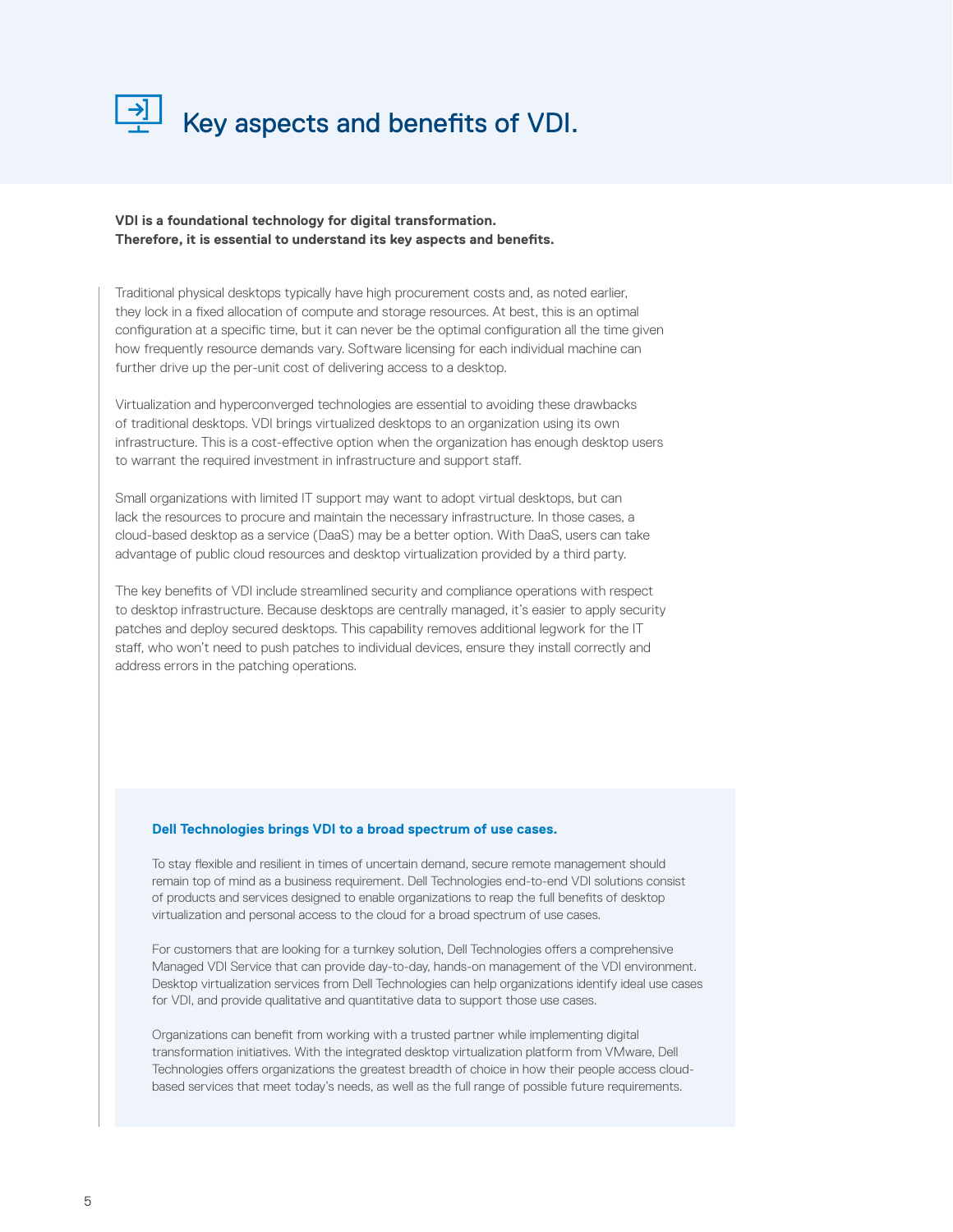### <span id="page-5-0"></span>Evaluating VDI options.

#### **If an organization is considering VDI, there are several features to evaluate.**

#### **Assess the capabilities of virtualization software.**

This software is a key determinant of VDI performance and, therefore, return on investment. For example, [VMware Horizon](https://www.vmware.com/products/horizon.html) simplifies the management and delivery of virtual desktops and apps on-premises, in the cloud or in a hybrid or multi-cloud configuration through a single platform to end users. By leveraging complete workspace environment management and optimized for the software-defined data center, Horizon helps IT control, manage and protect all of the Windows resources end users want, at the speed they expect, with the efficiency business demands.

#### **Dell Technologies cloud-based client virtualization.**

Organizations that do not have data centers and the staff to support on-premises VDI can instead take advantage of Dell Technologies cloud-based virtualization services. This offering is especially useful for organizations that want to enable their employees to work quickly while also benefiting from the desktop virtualization environment.

The necessary hyperconverged technology is housed off-premises and all the expense of the compute side is a managed service from Dell Technologies or its partners. The only responsibility of the customer is to connect an endpoint to the network. If an organization is evaluating public cloud as its only option, Dell Technologies can help deploy that same model while maintaining control, flexibility and security.

#### **Harden virtualization software to help maintain security and organizational compliance.**

The security advantages of VDI are well understood. Nearly 8 in 10 organizations believe VDI or DaaS is more secure than traditional desktop provisioning, according to ESG.<sup>1</sup> Much of the security optimizations available in VMware are built on features of Intel® architecture, including Intel® Advanced Encryption Standard New Instructions (Intel® AES-NI) and Intel® Trusted Execution Technology (Intel® TXT). Intel® AES-NI provides encryption acceleration, while Intel® TXT moves the root of trust out of software and into hardware.

In addition, there are multiple other security advantages, including NSX, which enables improved VDI scaling and security, as well as AppDefense—a part of vSphere—that hardens the hypervisor and reduces the attack surface. Furthermore, Carbon Black provides additional automated detection capabilities to the servers/DC running the VDI instances.

#### **Review the networking capabilities of the platform.**

Ideally, key networking functionality is delivered with a combination of flexible, easy-to-manage software and performant hardware. For example, [Dell EMC SD-WAN](https://www.delltechnologies.com/en-us/networking/sd-wan-solution/index.htm) combines Dell Technologies network appliances with VMware SD-WAN software to provide advanced adaptive networking features such as Dynamic Multi-Path Optimization that reduce costs while improving application performance. Also, consider the value of network optimizations provided by the joint development of VMware and Intel®, including hardware optimization and network virtualization designed for scale and resiliency.

#### **About Intel® Optane persistent memory modules.**

[Intel® Optane PMem](https://www.intel.com/content/www/us/en/architecture-and-technology/optane-dc-persistent-memory.html) is a new non-volatile memory technology that can store large amounts of frequently read data for memory-fast access while also offering data persistence, which means that the data remains after it's read or written.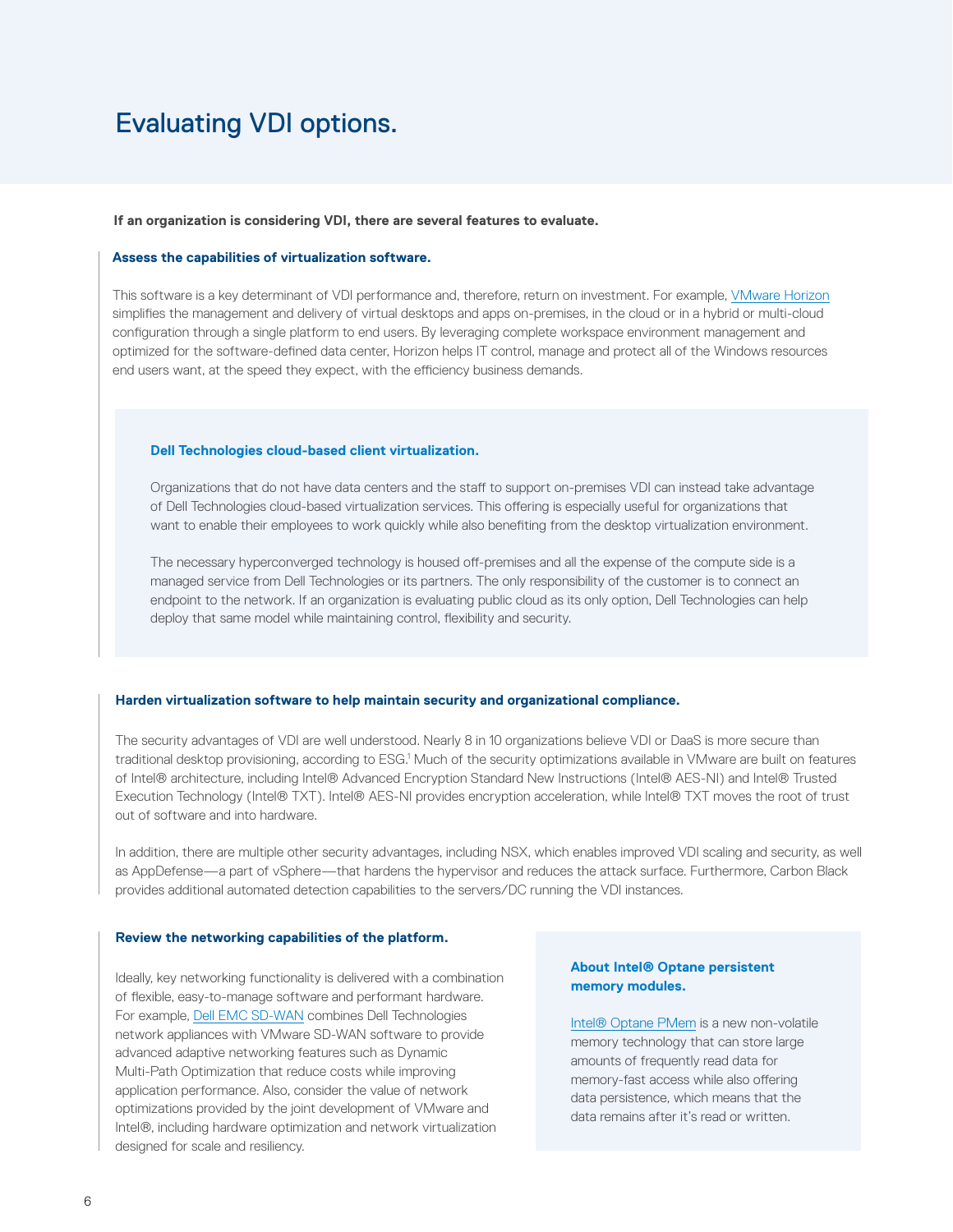#### **Plan to support a variety of endpoints and consumption levels.**

VDI should be able to support all of the endpoints currently deployed. It should also be designed with enough adaptability to accommodate other types of endpoints that may be employed in the future. There is an increasingly diverse array of client endpoints, so it's essential that VDI is designed for client devices that handle Unified Communications and other content optimizations.

#### **Develop a strategy to support flexible consumption.**

One of the most important features to understand is scalability and the ability to support flexible consumption of resources. [Dell Technologies On Demand](https://www.delltechnologies.com/en-us/solutions/dell-technologies-on-demand.htm#accordion0) allows organizations to pay for what they use and pay as they grow, rather than commit to a fixed set of infrastructure investments for extended periods of time.



#### **Scalability applies to two dimensions: the number of users and the resources allocated to a user.**

Large organizations will need to support a large number of users, so it's important to have infrastructure that can meet that workload. With Dell EMC's cost-effective [VDI bundles](https://www.delltechnologies.com/en-us/solutions/vdi/index.htm) coupled with the [right client for VDI](https://www.delltechnologies.com/en-us/solutions/vdi/index.htm#scroll=off&overlay=//www.dellemc.com/en-us/collaterals/unauth/briefs-handouts/products/thin-clients/dell-quickstart-client-bundles-for-vdi.pdf ), managed services and flexible deployments can easily add more infrastructure as demand grows. Users will require different levels of compute and storage resources over time. VDI management services should allow users to quickly obtain access to the resources they need, keep them as long as needed and deallocate them when they are no longer needed.

#### **Streamline data management solutions.**

[Dell EMC VxRail](https://www.delltechnologies.com/en-us/solutions/vdi/index.htm#overlay=/collaterals/unauth/briefs-handouts/solutions/h17874-dell-emc-ready-solutions-for-virtual-desktop-infrastructure.pdf) appliances leverage a wide range of software and tools, including resources co-developed by Dell EMC and VMware for an enhanced VDI solution. The VMware hyperconverged software is vSphere-ready and based on vSAN Software-Defined Storage (SDS). Dell Technologies deployment and support tools integrate the software management within VxRail Manager. Data protection and replication are included and can support either hybrid or all-flash storage configurations.

According to ESG, "VxRail with Intel® Optane PMem enables organizations to consolidate more applications, even those with high-performance needs, to gain the deployment and management efficiency benefits that HCI offers. It also expands the range of VxRail-applicable workloads at the core, edge, and cloud."2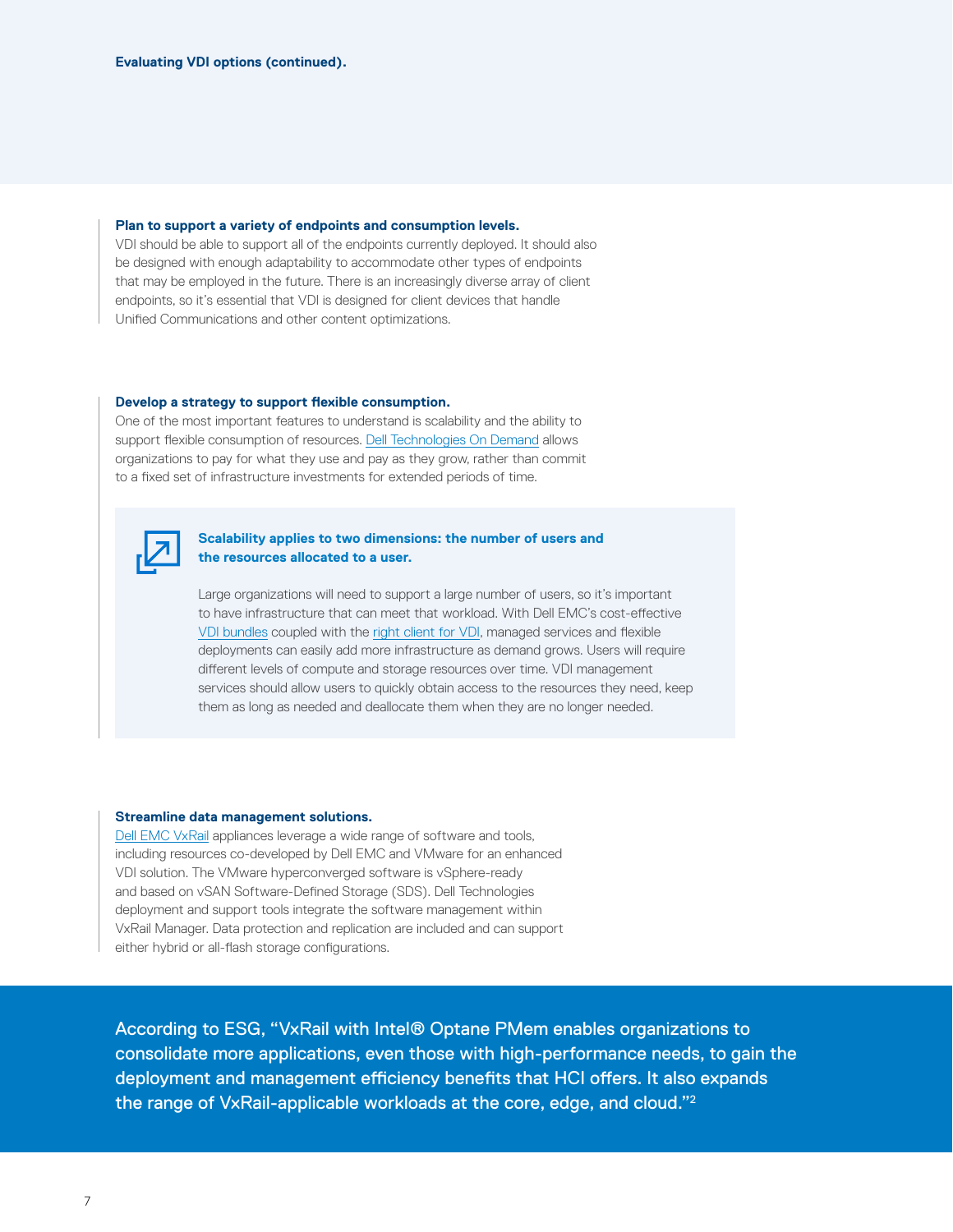### <span id="page-7-0"></span>Next steps.

VDI is a technology that enables organizations to deliver new services and optimize the delivery of existing applications by making compute and storage resources available to those who need it when they need it. This solution is particularly cost-effective when coupled with [pay-as](https://www.delltechnologies.com/en-us/solutions/vdi/index.htm#scroll=off)[you-go, cloud-based services.](https://www.delltechnologies.com/en-us/solutions/vdi/index.htm#scroll=off)

Dell Technologies brings an array of optimizations and enhanced technologies that are possible only through close collaboration with partners such as Intel® and VMware. Together, we have created a VDI platform that enables adaptive organizations to bring transformative digital services to their users.

Learn more about VDI benefits with Dell EMC Ready Solutions for VDI.